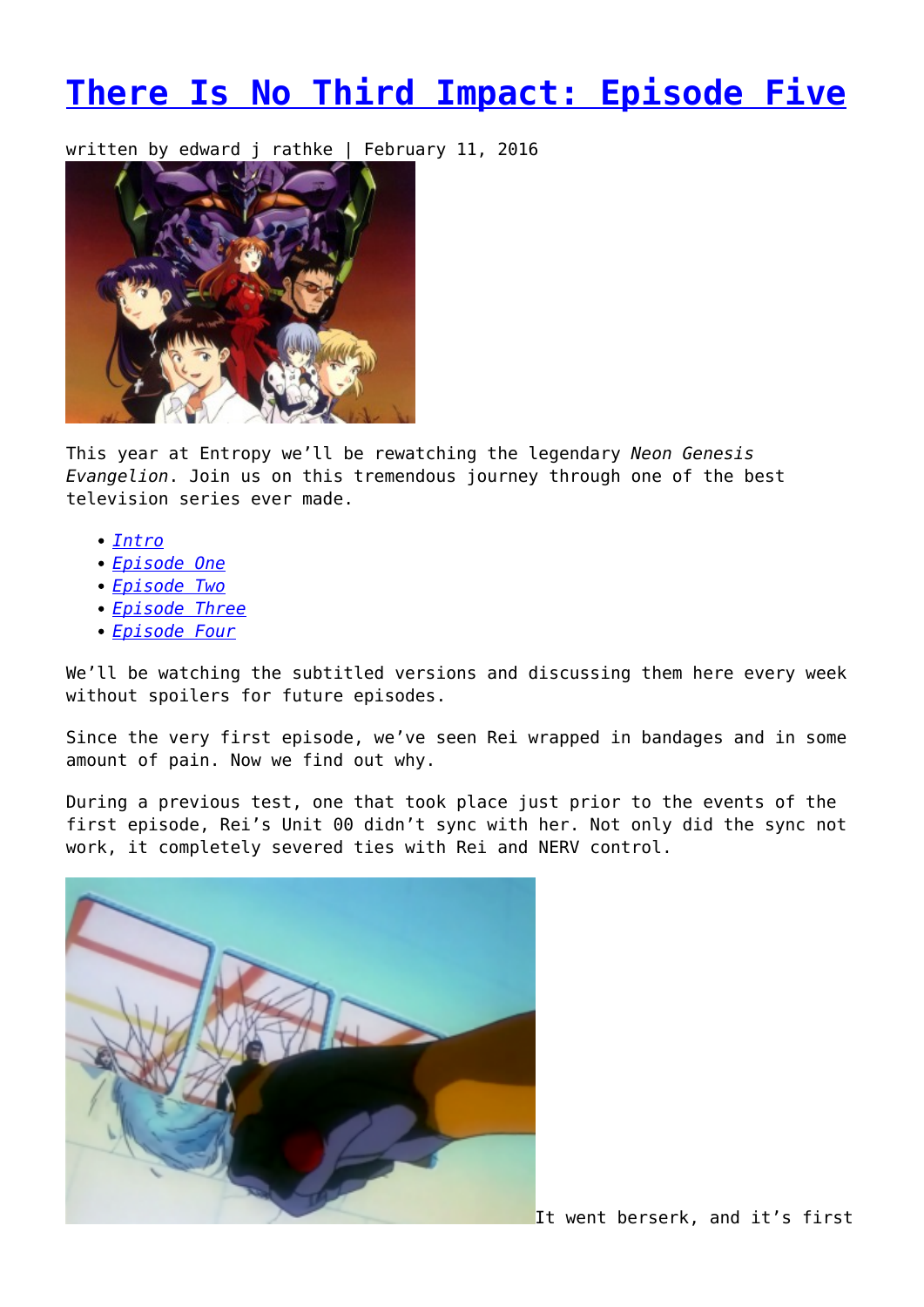action was ripping itself free from its binding. It's second action seemed to be an attack on Commander Ikari. This reinforces the idea that the EVAs are more than simple mecha. They're flesh and blood who do have some amount of agency. So what are the pilots to the EVA? A parasite that controls their actions?

Whatever the case may be, EVA 00 wants free. Free of its binding, free of its cage in NERV, and it may even recognise Commander Ikari as its captor, and so it strikes directly at him.

Or it could just be a caged animal lashing out at a perceived weak point in the cage.

We don't know and we can't know, but, to me, it feels like there's some recognition of Ikari and who he is and what he represents. Just as, in the first episode, we see EVA 01 freely act to protect Shinji from falling debris. It could have been that the EVA was recognising its symbiotic pilot, or it could have simply wanted to protect a human from random acts of violence.

Questions and mysteries!

Regardless, in subduing the EVA, the automatic emergency eject is activated and Rei's cockpit is shot into the walls before falling maybe 100 feet or more to the ground. Commander Ikari rushes to her cockpit and, with no regard for his own safety, he burns his hands in freeing her from the cockpit to make sure she's okay.

The same Commander Ikari who seems to have no regard or time for his own son.

We learn next that Rei, the First Child from the Marduk Report, exhibits some mental instability, and this led to the disaster in the test. Ritsuko describes her as more disturbed than they initially thought, but no explanation is given. Her records are sealed, so whoever she was before is unknowable. But, like Shinji, she seems to be alone. Without family or friends. As we've seen in previous episodes, she's always by herself at school and rarely shows up in the company of others.

We also learn a bit more about the Angels. NERV is studying the Fourth Angel, the last one Shinji killed. Ritsuko describes them like this:

The Angel is composed of matter which has the properties of both particle and wave, like light.

In addition, their wave pattern has a 99.89% similarity to humans.

What does that mean?

Hard to say. But the fact that the Angels are made of something similar to light but they process information in a way that's similar to humans. This shows their intelligence and also explains why they seem to appear as if from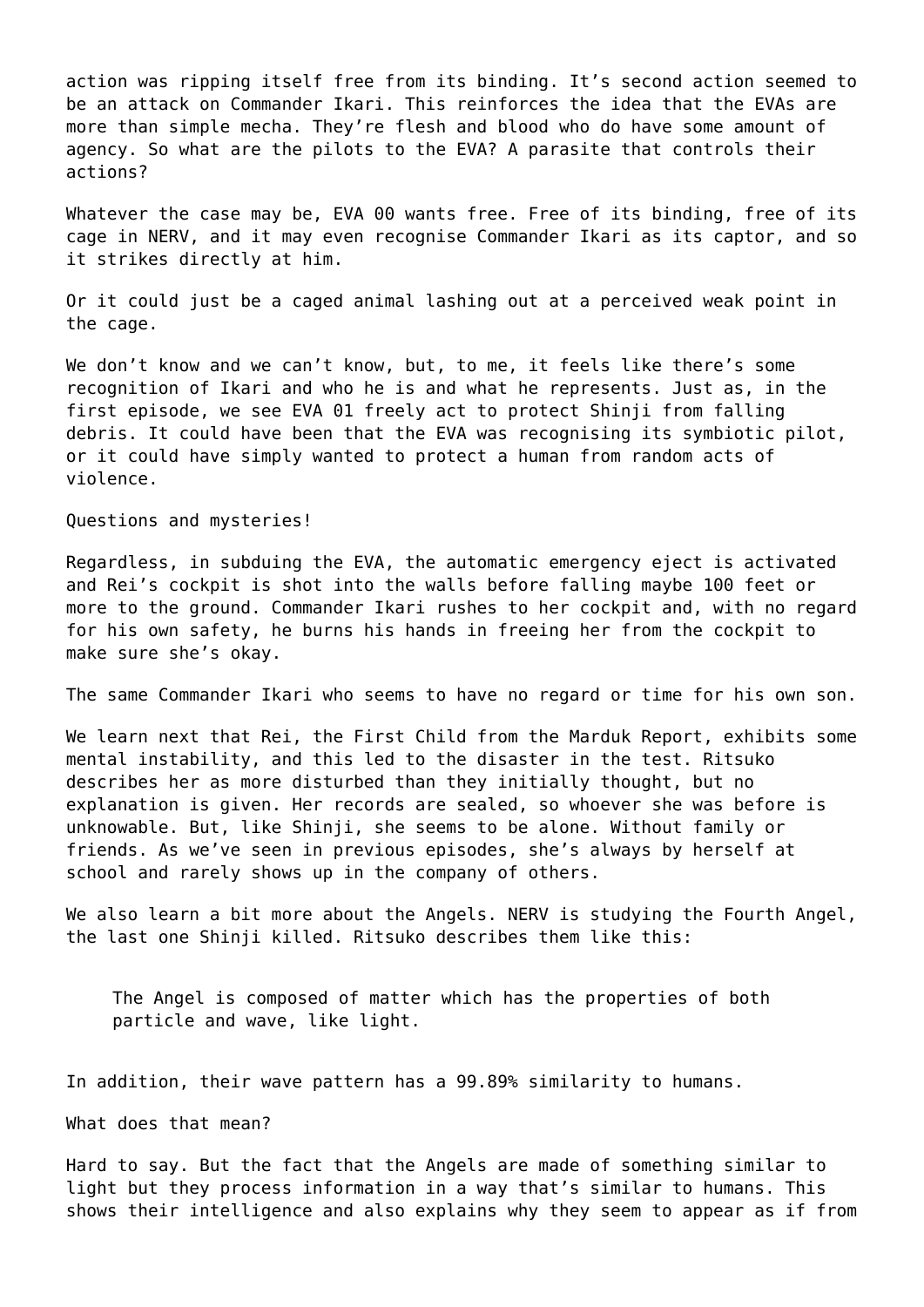nowhere, without warning, and exhibiting such power.

While this explanation is going on, Shinji notices his father's burns and Ritsuko tells him how Commander Ikari risked his safety to save and protect Rei.

Shinji doesn't make a strong reaction but this has to be both strange and incredibly hurtful. His father–who sees him merely as a weapon or tool, who sent him out to fight Angels without training, who seems to have no regard for Shinji as a person–acted with care towards another child.

The abandoned boy who's so broken must now know that his father is capable of emotion and care and tenderness. Just not for him.

Back at school, the female students are swimming and Aida and Toji take time to leer and generally perv out.

While this is pretty normal behavior for teenage boys, this gets at something that's generally pretty upsetting about a lot of anime. Female characters are often incredibly sexualised and, for some of its fans, that's certainly part of the appeal. We've already seen it in the way Misato's drawn and discussed, but it will continue to pop up. As things go, this moment isn't really too bad. And, like videogames and western animation, and all media, in general, women are sexualised and judged based on unrealistic aesthetic expectations.

But that's a different discussion, and maybe one we'll have later.

Aida and Toji tease Shinji about Rei, which flusters him, because he's a fourteen year old boy who's never had friends before. But his response is interesting:

Well, I was wondering why she's always alone.

Shinji concern is about her emotional health, rather than her physical appearance. Toji describes her as probably having a bad attitude and that she's unapproachable, which is also a gendered attack on her, but it's hard for Shinji to feel differently. This girl who shares the very peculiar job of piloting EVAs with him has never said more than a few words to him at a time.

Back at NERV, more tests are being done with Shinji in Unit 01. While Ritsuko rattles off orders about sending the data to Balthazar and Melchior–names that currently have no meaning for us, beyond their allusions to the Three Wise Men from the Bible–Shinji watches Rei and his father interact.

They smile. Rei's body language is sprightly, her face animated. Commander Ikari smiles back at her.

We can almost hear Shinji's heart breaking.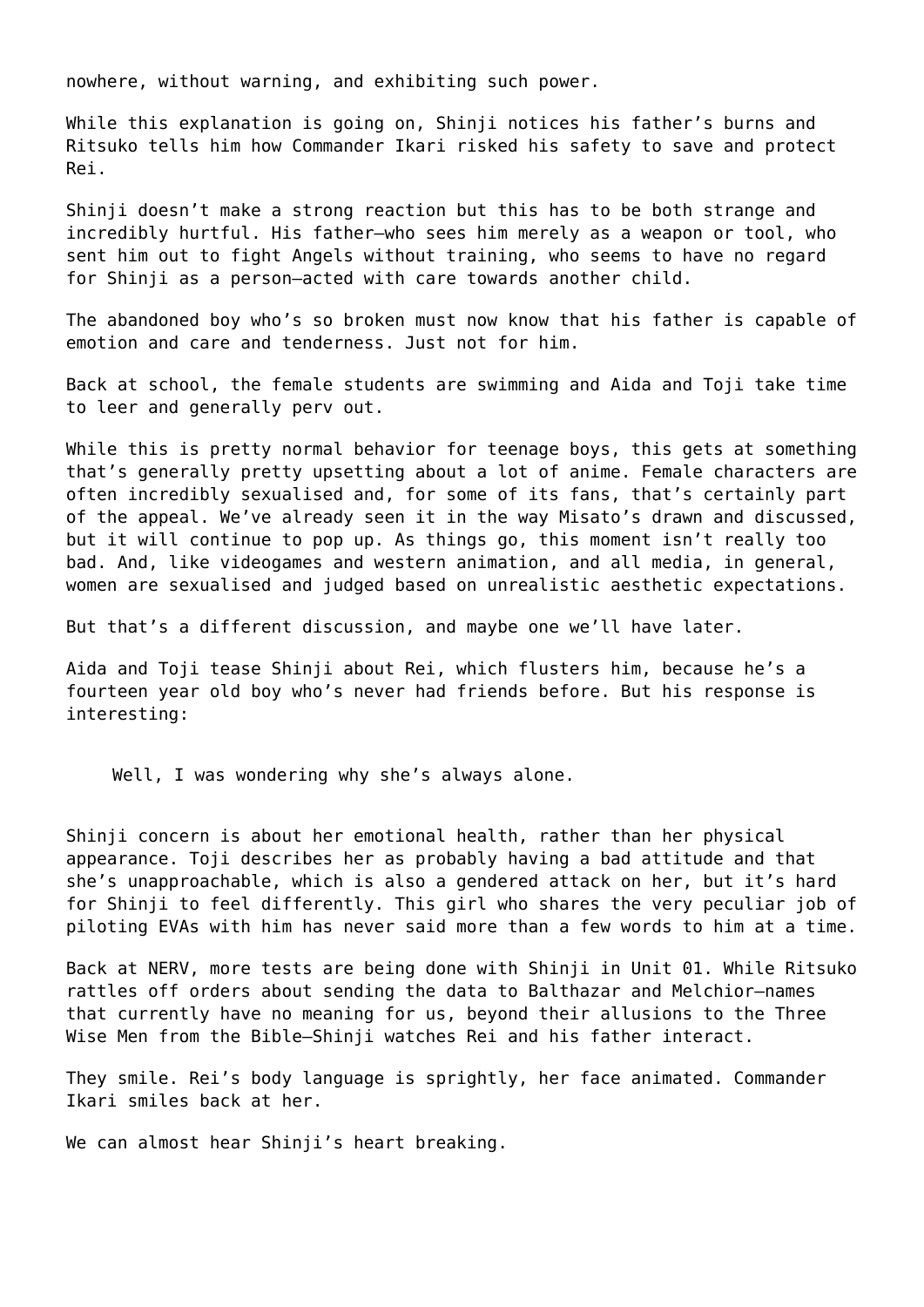

At dinner, the topic of Rei comes up again, but only after Misato's cooking is mocked and her eating habits are seen as a bit boorish. Even Pen Pen is disgusted by the meal she prepared! But Ritsuko gives Shinji the task of bringing Rei her new NERV ID.

And then they tease him for staring so longingly at the picture of Rei.

Despite the strangeness of his living arrangement, all of this feels good for Shinii. When he's put with Aida and Toji or with Misato, we feel that they're making him more human. He's connecting with people and expressing himself. Even when he becomes the butt of a joke, it's healthy and it brings him closer into the fold of normal human behavior and understanding.

Then Ritsuko describes Rei.

Ristuko: She's a good girl, and like your father, she isn't good at it, though. Shinji: She isn't good at…what? Ritsuko: Living.

Which is an interesting way to describe both Commander Ikari and Rei, since it could also easily apply to Shinji. But we see, here, a clear line of connection between Commander Ikari and Rei. At least from the perspective of Ritsuko, who's spent time with both of them. Commander Ikari is a severe man and Rei is a girl who seems so utterly disconnected from those around her, but they find something in each other that they don't seem to find in others.

Shinji goes to Rei's apartment and finds it dirty and dark and barren. The signs of depression and detachment seem obvious. A teenage girl living alone with very few possessions, no ornamentation, garbage piled and clothes strewn about. Perhaps this is who Shinji would be had Misato not taken him in. But these are the signs of someone who cares very little for anything. But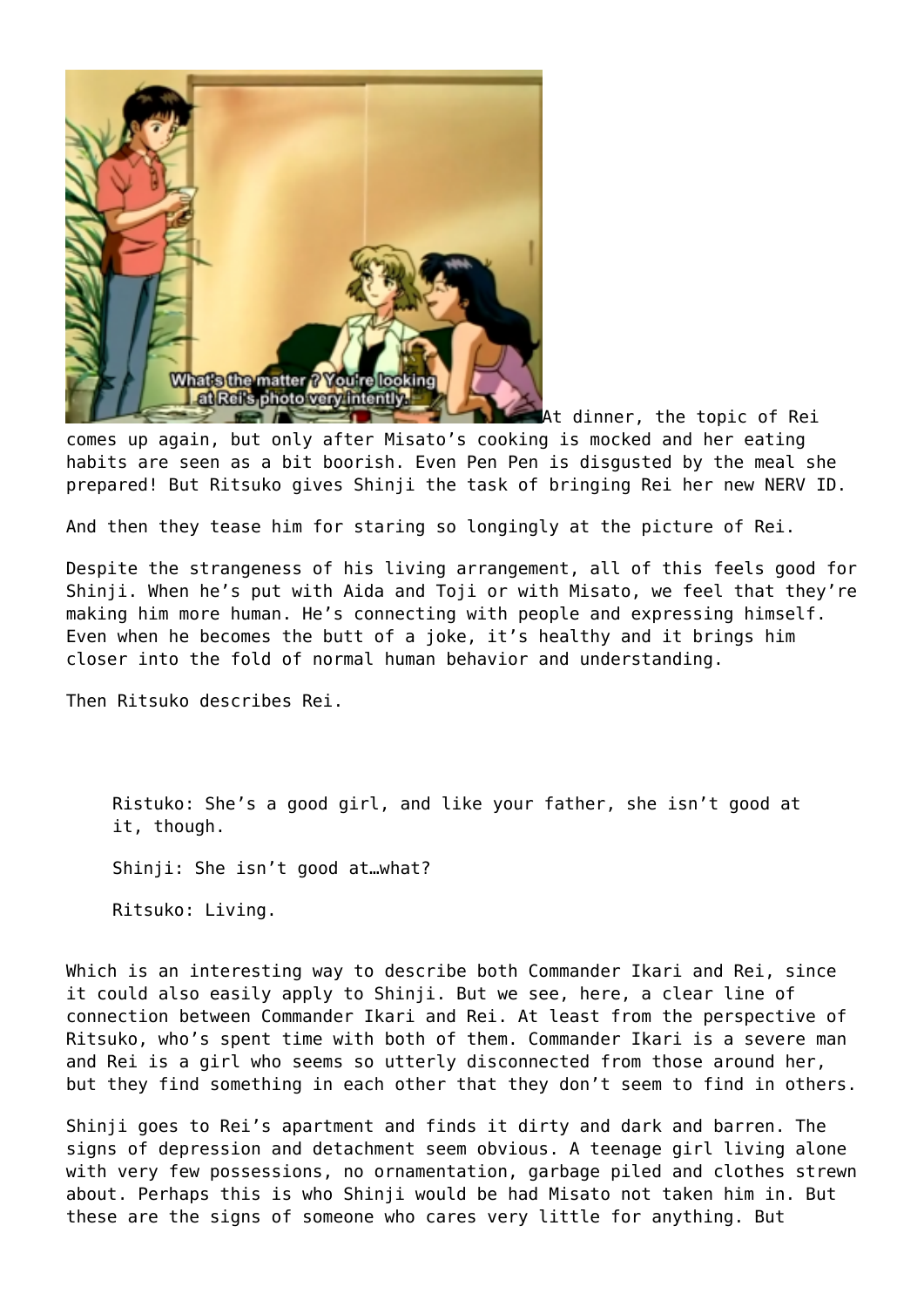Commander Ikari's glasses are visible. The same glasses he dropped in trying to save Rei from the disaster that began the episode.



Rei comes out of the shower, seemingly oblivious to her own nakedness or just uncaring, and her only action is to take the glasses back from Shinji.

Because Shinji is who he is, he becomes terrified and flustered and he stumbles, knocking her over with him landing on top, holding her breast.

Mortified, Shinji can barely speak while Rei puts Ikari's glasses in a case and gets dressed and then leaves him alone in her room. Shinji follows her, always at a distance, even when they take the train to NERV. Anno uses a lot of space in these shots. Rather than show the interior of the train, he shows us from the outside how far away they are. When they take the long escalator down through NERV, he keeps the distance. An extremely long shot while they move in silence and even as they begin to have a personal conversation. The space is enormous, like the distances between them. The distances between Rei and the world. The distances between Shinji and that same world.

They're two teenagers. Abandoned and alone. And they're humanity's only hope.

The whole time they never speak. The silence compounds the distance and Rei completely ignores Shinji until he hands her the ID card that will let her into NERV. She says nothing, only snaps it away from him.

Shinji finally breaks the barrier on that long escalator.

Shinji: Say, aren't you afraid of getting into Unit 00 again?

Rei: Why?

Shinji: I heard that you were injured during the last experiment, so I wondered if you felt alright.

Rei: You're Commander Ikari's son, aren't you?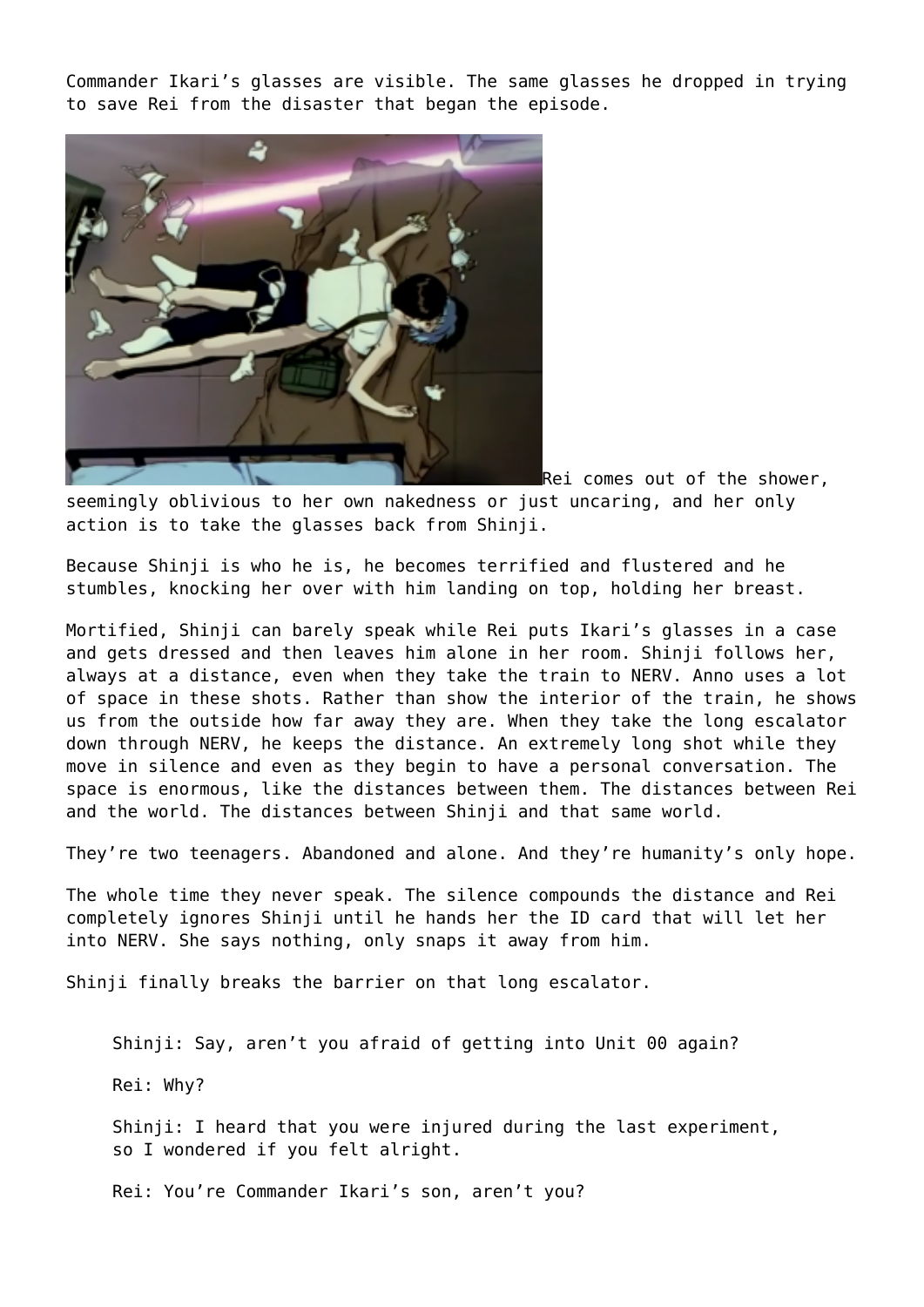Shinii: Yes.

Rei: Don't you trust your father's work?

Shinji: Of course not. Not from a father like him.

This is the first thing he does or says that really gets a reaction from Rei and she hits him. Slaps him into silence.

But this conversation is interesting in the way Rei takes control of it. From the start, Shinji's off balance. Both from the nakedness, the accidental groping, and from the silence since then. He tries to have a conversation with her and she immediately takes the power and the lead in the conversation. She doesn't really respond or answer his questions, but puts her own to him. And his answers are failing in her eyes.

We discover that Unit 00 is the EVA prototype, built in 2014. We also see that Ikari instructs Rei, whereas Misato is the one who handles and instructs and talks to Shinji when he's in the EVA. Commander Ikari, who's in charge of all of NERV, takes special time and gives special attention to Rei, leaving Shinii to Misato and others.

Rei keeps Ikari's glasses in the cockpit with her.

Their bond is an obscure one right now. Some love and understanding is between them. Whether it's the kind a father has for a daughter isn't really important. It exists and Shinji sees it. He sees how Ikari is worried about this test. But Rei successfully activates the EVA just as they discover the Fifth Angel approaches.

Ikari shuts down the test and chooses to send Shinji out to fight, saying that Unit 00 isn't ready yet.

But we were there for episode one. We saw Ikari send Shinji out to fight a giant monster with no training or testing. We saw how he threw his son out into danger.

The Fifth Angel is a floating blue octahedron, which is distinct from the Angels we've seen so far. Immediately, we know this Angel is different.

And when Shinji emerges in EVA 01, he's immediately struck by an energy blast of incredible force.

And that's where Anno leaves us. With Shinji in peril, a blast of energy burning through his EVA, and the echo of his screams.

While the previous episodes have largely focused on Shinji, this is the first that takes a hard look at another character, and it takes a look at a character we don't yet know, though she's been with us from the beginning. This is certainly Rei's episode, even though we experience it through Shinji's eyes. Because Rei remains as inscrutable to him as she was the day he met her.